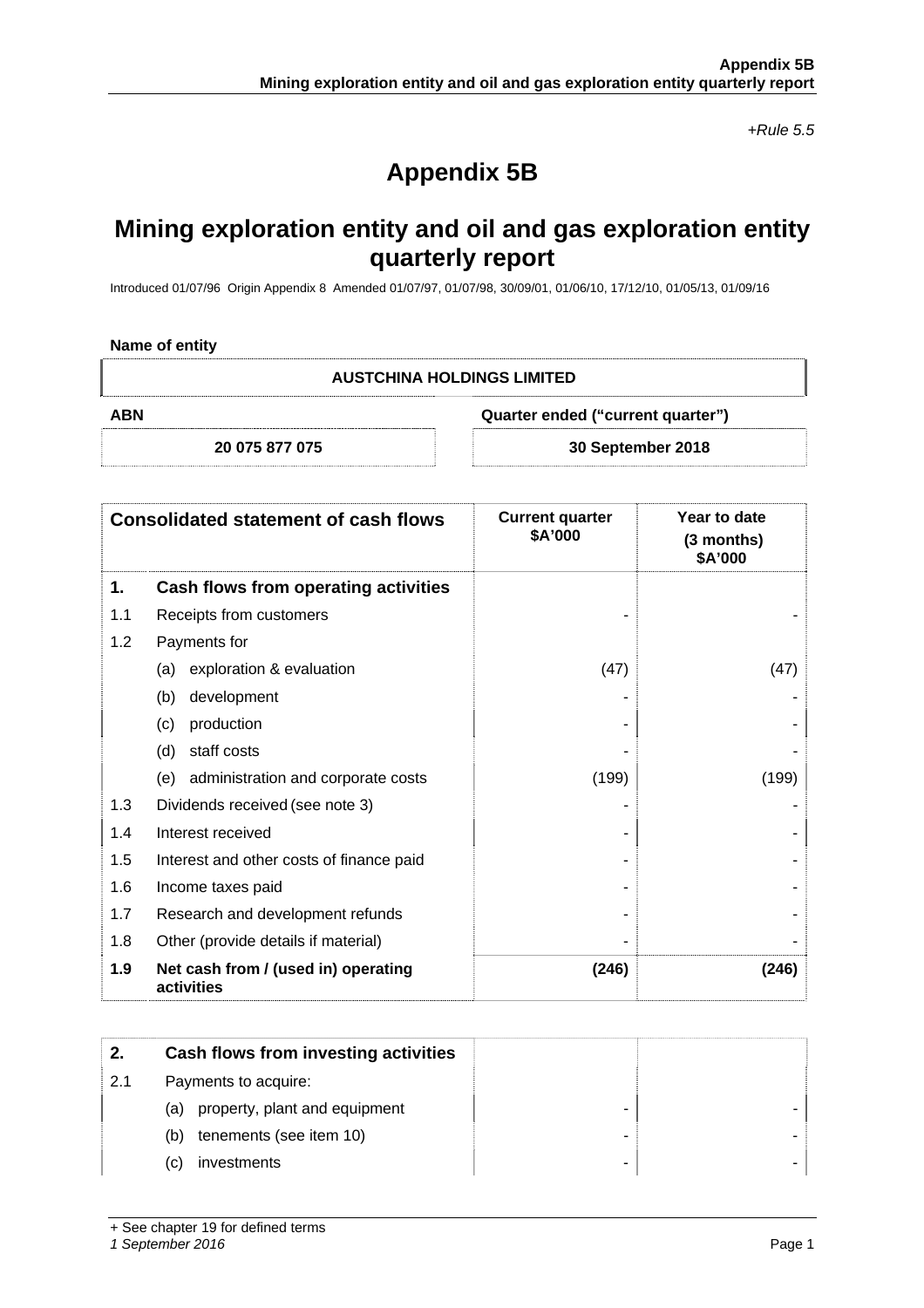| Appendix 5B                                                                   |  |
|-------------------------------------------------------------------------------|--|
| Mining exploration entity and oil and gas exploration entity quarterly report |  |

|     | <b>Consolidated statement of cash flows</b>            | <b>Current quarter</b><br>\$A'000 | Year to date<br>(3 months)<br>\$A'000 |
|-----|--------------------------------------------------------|-----------------------------------|---------------------------------------|
|     | (d)<br>other non-current assets (security<br>deposits) |                                   |                                       |
| 2.2 | Proceeds from the disposal of:                         |                                   |                                       |
|     | property, plant and equipment<br>(a)                   |                                   |                                       |
|     | tenements (see item 10)<br>(b)                         |                                   |                                       |
|     | (c)<br>investments                                     |                                   |                                       |
|     | subsidiary company<br>(d)                              | 3,100                             | 3,100                                 |
| 2.3 | Cash flows from loans to other entities                |                                   |                                       |
| 2.4 | Dividends received (see note 3)                        |                                   |                                       |
| 2.5 | Other (provide details if material)                    |                                   |                                       |
| 2.6 | Net cash from / (used in) investing<br>activities      | 3,100                             | 3,100                                 |

| 3.   | Cash flows from financing activities                                           |         |         |
|------|--------------------------------------------------------------------------------|---------|---------|
| 3.1  | Proceeds from issues of shares                                                 |         |         |
| 3.2  | Proceeds from issue of convertible notes                                       |         |         |
| 3.3  | Proceeds from exercise of share options                                        |         |         |
| 3.4  | Transaction costs related to issues of<br>shares, convertible notes or options |         |         |
| 3.5  | Proceeds from borrowings                                                       |         |         |
| 3.6  | Repayment of borrowings                                                        | (1,000) | (1,000) |
| 3.8  | Dividends paid                                                                 |         |         |
| 3.9  | Other (provide details if material)                                            |         |         |
| 3.10 | Net cash from / (used in) financing<br>activities                              | (1,000) | (1,000) |

| 4.  | Net increase / (decrease) in cash and<br>cash equivalents for the period |         |         |
|-----|--------------------------------------------------------------------------|---------|---------|
| 4.1 | Cash and cash equivalents at beginning of<br>period                      | 116     | 116     |
| 4.2 | Net cash from / (used in) operating<br>activities (item 1.9 above)       | (246)   | (246)   |
| 4.3 | Net cash from / (used in) investing activities<br>(item 2.6 above)       | 3,100   | 3,100   |
| 4.4 | Net cash from / (used in) financing activities<br>(item 3.10 above)      | (1,000) | (1,000) |
| 4.5 | Effect of movement in exchange rates on<br>cash held                     |         |         |
| 4.6 | Cash and cash equivalents at end of<br>period                            | 1,790   | 1,790   |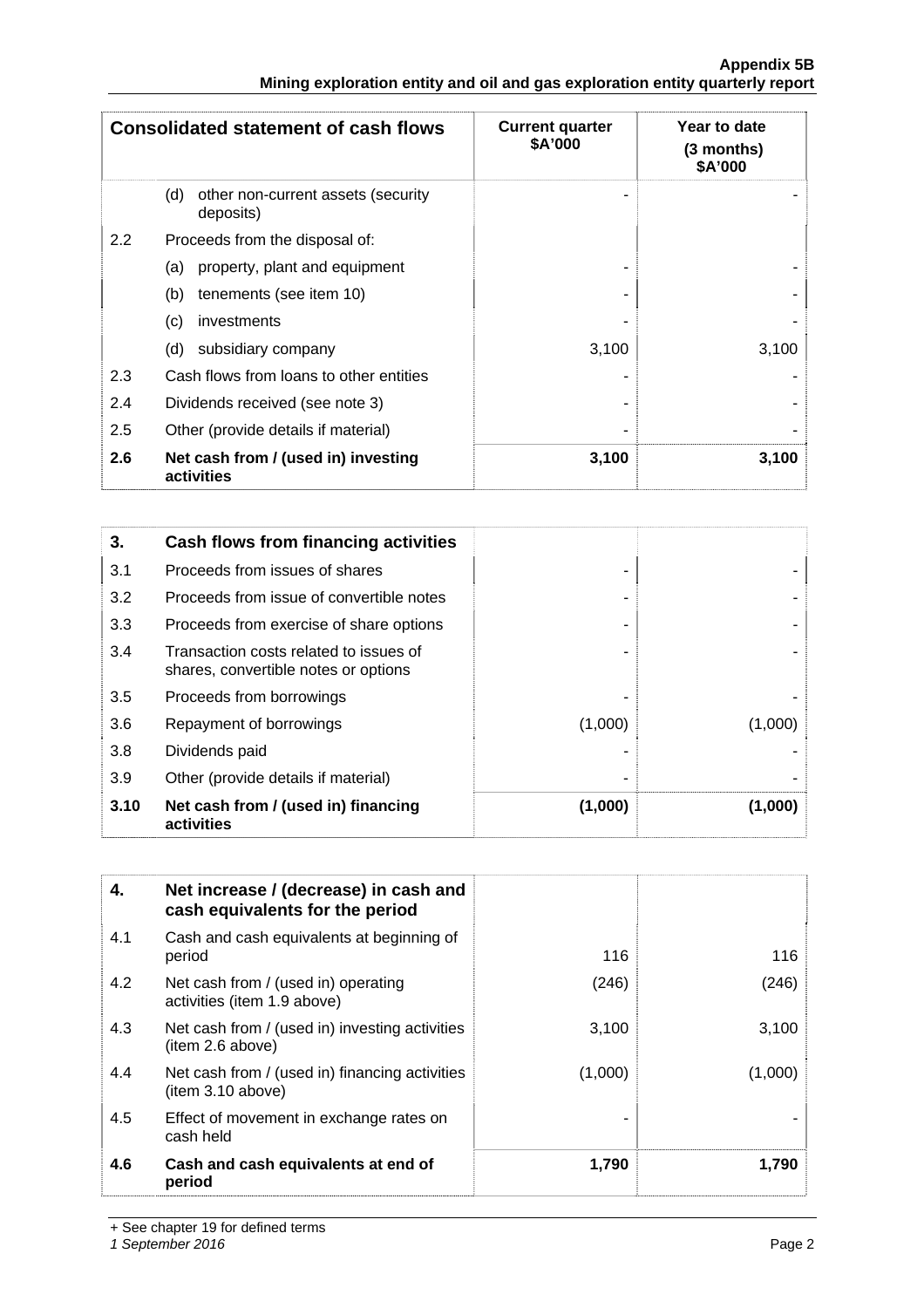| 5.  | Reconciliation of cash and cash<br>equivalents<br>at the end of the quarter (as shown in the<br>consolidated statement of cash flows) to the<br>related items in the accounts | <b>Current quarter</b><br>\$A'000 | <b>Previous quarter</b><br>\$A'000 |
|-----|-------------------------------------------------------------------------------------------------------------------------------------------------------------------------------|-----------------------------------|------------------------------------|
| 5.1 | <b>Bank balances</b>                                                                                                                                                          | 1.790                             | 116                                |
| 5.2 | Call deposits                                                                                                                                                                 |                                   |                                    |
| 5.3 | <b>Bank overdrafts</b>                                                                                                                                                        |                                   |                                    |
| 5.4 | Other (provide details)                                                                                                                                                       | ۰                                 |                                    |
| 5.5 | Cash and cash equivalents at end of<br>quarter (should equal item 4.6 above)                                                                                                  | 1,790                             | 116                                |

| 6.  | Payments to directors of the entity and their associates                          | <b>Current quarter</b><br><b>\$A'000</b> |
|-----|-----------------------------------------------------------------------------------|------------------------------------------|
| 6.1 | Aggregate amount of payments to these parties included in item 1.2                | 202                                      |
| 6.2 | Aggregate amount of cash flow from loans to these parties included<br>in item 2.3 |                                          |

6.3 Include below any explanation necessary to understand the transactions included in items 6.1 and 6.2

Director fees of \$202K were paid to Directors during the quarter for Fees accrued and unpaid at 30 June 2018. The associated tax and super liabilities totalling \$129K were paid after the end of the quarter.

The Company repaid a loan of \$1,000K to an entity related to Directors as disclosed at item 3.5. At the end of the quarter a further \$461K remained owing on the loan. This was repaid after the end of the quarter.

#### **7. Payments to related entities of the entity and their associates**

- 7.1 Aggregate amount of payments to these parties included in item 1.2
- 7.2 Aggregate amount of cash flow from loans to these parties included in item 2.3
- 7.3 Include below any explanation necessary to understand the transactions included in items 7.1 and 7.2

### **Current quarter \$A'000**

+ See chapter 19 for defined terms *1 September 2016* Page 3

-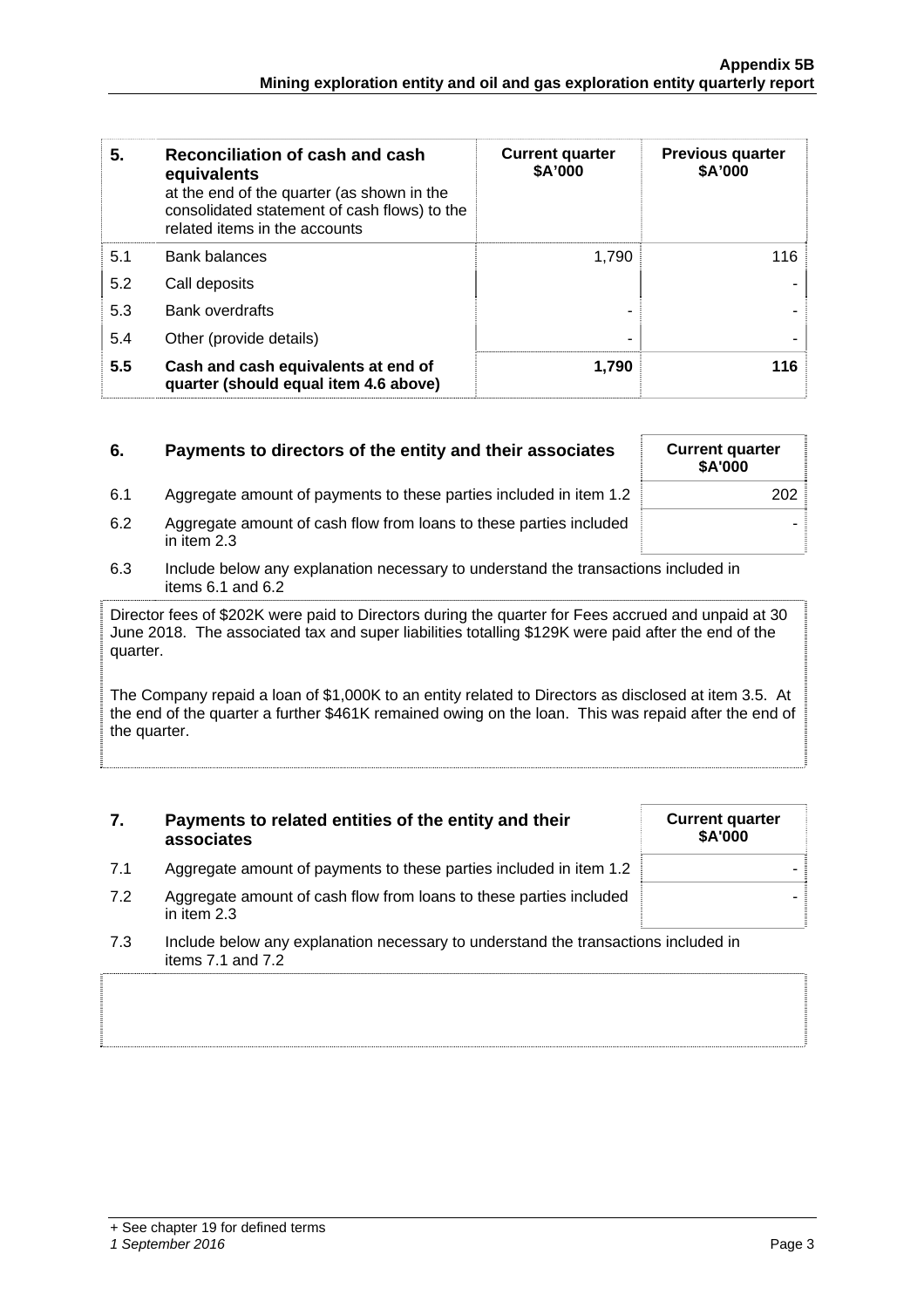| 8.   | <b>Financing facilities available</b><br>Add notes as necessary for an<br>understanding of the position | <b>Total facility amount</b><br>at quarter end<br>\$A'000 | Amount drawn at<br>quarter end<br>\$A'000 |
|------|---------------------------------------------------------------------------------------------------------|-----------------------------------------------------------|-------------------------------------------|
| -8.1 | Loan facilities                                                                                         | ۰                                                         |                                           |
| 8.2  | Credit standby arrangements                                                                             | -                                                         |                                           |
| 8.3  | Other (please specify)                                                                                  | -                                                         |                                           |

8.4 Include below a description of each facility above, including the lender, interest rate and whether it is secured or unsecured. If any additional facilities have been entered into or are proposed to be entered into after quarter end, include details of those facilities as well.

| 9.  | <b>Estimated cash outflows for next quarter</b> | \$A'000         |
|-----|-------------------------------------------------|-----------------|
| 9.1 | Exploration and evaluation                      | 30 <sup>°</sup> |
| 9.2 | Development                                     |                 |
| 9.3 | Production                                      |                 |
| 9.4 | Staff costs                                     |                 |
| 9.5 | Administration and corporate costs              | 150             |
| 9.6 | Other (provide details if material)             |                 |
| 9.7 | <b>Total estimated cash outflows</b>            | 180             |

| 10.  | <b>Changes in</b><br>tenements<br>(items $2.1(b)$ and<br>$2.2(b)$ above)                          | <b>Tenement</b><br>reference<br>and<br><b>location</b> | Nature of interest                              | Interest at<br>beginning<br>of quarter | <b>Interest</b><br>at end of<br>quarter |
|------|---------------------------------------------------------------------------------------------------|--------------------------------------------------------|-------------------------------------------------|----------------------------------------|-----------------------------------------|
| 10.1 | Interests in mining<br>tenements and<br>petroleum tenements<br>lapsed, relinquished<br>or reduced | Surat Gas:<br>ATP1072<br>ATP1095<br>ATP1098            | Tenement sold<br>Tenement sold<br>Tenement sold | 50%<br>50&<br>50%                      | $0\%$<br>0%<br>$0\%$                    |
| 10.2 | Interests in mining<br>tenements and<br>petroleum tenements<br>acquired or increased              | Nil                                                    |                                                 |                                        |                                         |